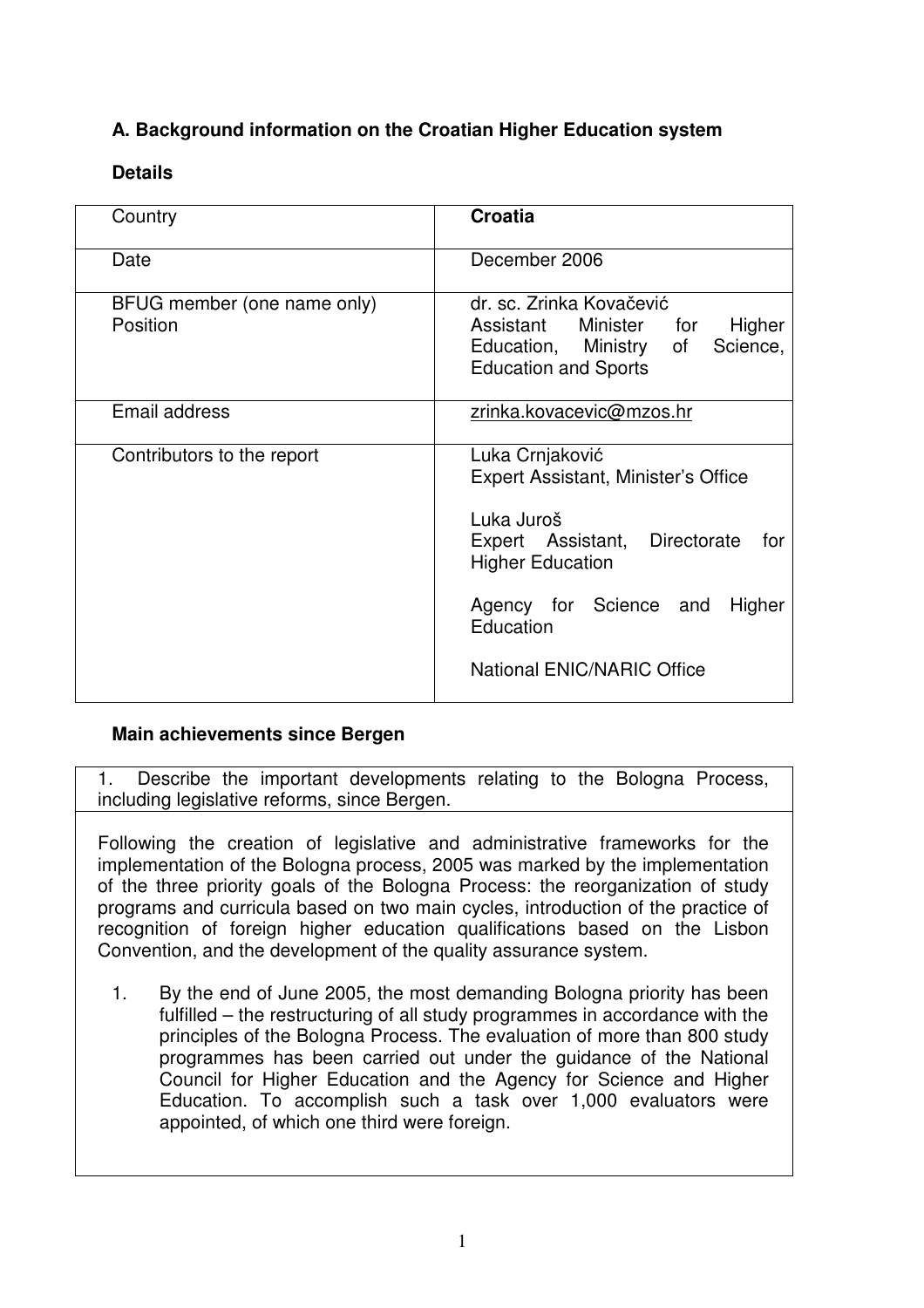- 2. In January 2005, a new method for the recognition of foreign higher education qualifications was introduced, which is much simpler and faster than the previous nostrification procedure. Out of 2.739 recognition requests received so far 2.187 have received recognition.
- 3. The creation of the Agency for Science and Higher Education created the institutional framework for the development of the quality assurance system. Four out of seven universities have already established quality assurance offices, while the remaining three are currently in the process of establishing them. These offices will form the National Network for Higher Education Quality Assurance, to be coordinated and overseen by the Agency.

#### **National organisation**

2. Describe any changes since Bergen in the structure of public authorities responsible for higher education, the main agencies/bodies in higher education and their roles.

The structure of public authorities responsible for higher education has not changed since Bergen. The Ministry of Science, Education and Sports (MSES) is the only Ministry responsible for higher education and oversight of higher education institutions.

The National Council for Higher Education is an independent and advisory body that proposes measures for the advancement of higher education, proposes plans for development of the network of higher education institutions, advises the Minister on regulations for standards and criteria for the establishment and evaluation of higher education institutions and study programmes, appoints evaluators and performs the evaluation of higher education institutions and study programmes.

The Agency for Science and Higher Education is responsible for providing expert support to the National Council for Higher Education in the process of evaluation of higher education institutions, their study programmes and quality assurance systems. It also collects and analyses data related to the national science and higher education system. Within the Agency, the National ENIC/NARIC Office is tasked with the recognition of foreign higher education qualifications.

Two new bodies have been established in 2005 – Science and Higher Education Funding Council that proposes criteria for the allocation of budget resources intended for science and higher education and Committee on Ethics in Science and Higher Education whose duty is to promote ethical principles and values in science and higher education.

According to the Act on Scientific Activity and Higher Education, higher education institutions are autonomous in the following:

- setting out their development strategies,
- developing enrolment policies,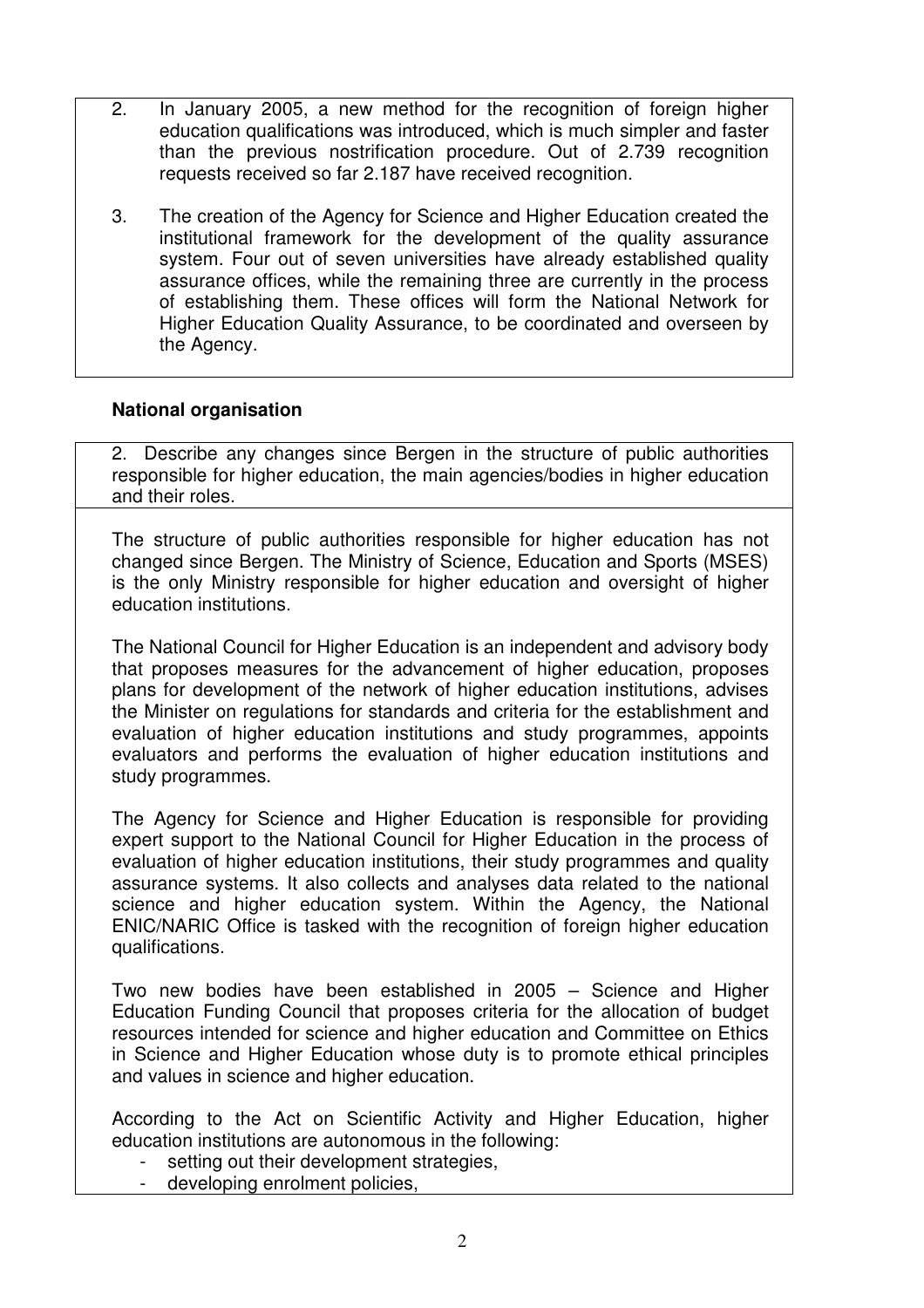- recruitment of all their staff,
- creation, organization and execution of study programmes,
- establishing faculties, academies, departments, institutes, foundations, student centres, health institutions, libraries, technological centres, IT departments, cultural organizations, sports organizations and other constituents necessary for their work,
- management of the organizations they have established,
- creation of enterprises (whose income can only be used to advance the primary functions of the higher education institution),
- creating and executing internal quality assurance mechanisms,
- election of rector, deans and other academic and administrative managers,
- distribution of funds from the lump sum funding mechanism.

In January 2006, the first stage of the new lump sum financing model for public higher education institutions has been introduced. Under this model, the total amount of funds (salaries, material costs, scholarships, student activities…) is transferred from the state budget directly to universities which then divide the funds among their constituent parts. In this way the lump sum financing model is introducing a single financial policy for each university and represents the financial aspect of the legal integration of universities.

#### 3. Describe any changes since Bergen to the institutional structure

The institutional structure of the higher education system has remained the same, apart form the creation of new higher education institutions. All of the institutions, whether public or private, are covered by the same legislation – the Act on Scientific Activity and Higher Education<sup>1</sup>.

Higher education institutions in Croatia are defined by this Act as universities (sveučilište), whose constituent parts can be faculties (fakultet), art academies (umjetničke akademije) and departments (odjel or odsjek); polytechnics (veleučilište) and schools of professional higher education (visoke škole). There are currently 7 public universities in Croatia (in Dubrovnik, Osijek, Pula, Rijeka, Split, Zadar, and Zagreb), 12 public and 1 private polytechnics, and 21 schools of professional higher education (of which 4 are public and 17 private).

The most important development in the last two years is the adoption of a policy of polycentric development of higher education, especially the development of professional studies in smaller urban areas. The aim is to increase the availability of higher education that is adapted to regional needs and particularities and to increase the number of persons with higher education in the general population. Since 2005, five public polytechnics (in Vukovar, Knin, Gospic, Sibenik, and Slavonski Brod), one university (in Pula), and four private schools of professional higher education have been founded.

<sup>&</sup>lt;sup>1</sup> Official Gazette, no. 123/03 http://www.nn.hr/clanci/sluzbeno/2003/1742.htm no. 105/04 http://www.nn.hr/clanci/sluzbeno/2004/2025.htm no. 174/04 http://www.nn.hr/clanci/sluzbeno/2004/3013.htm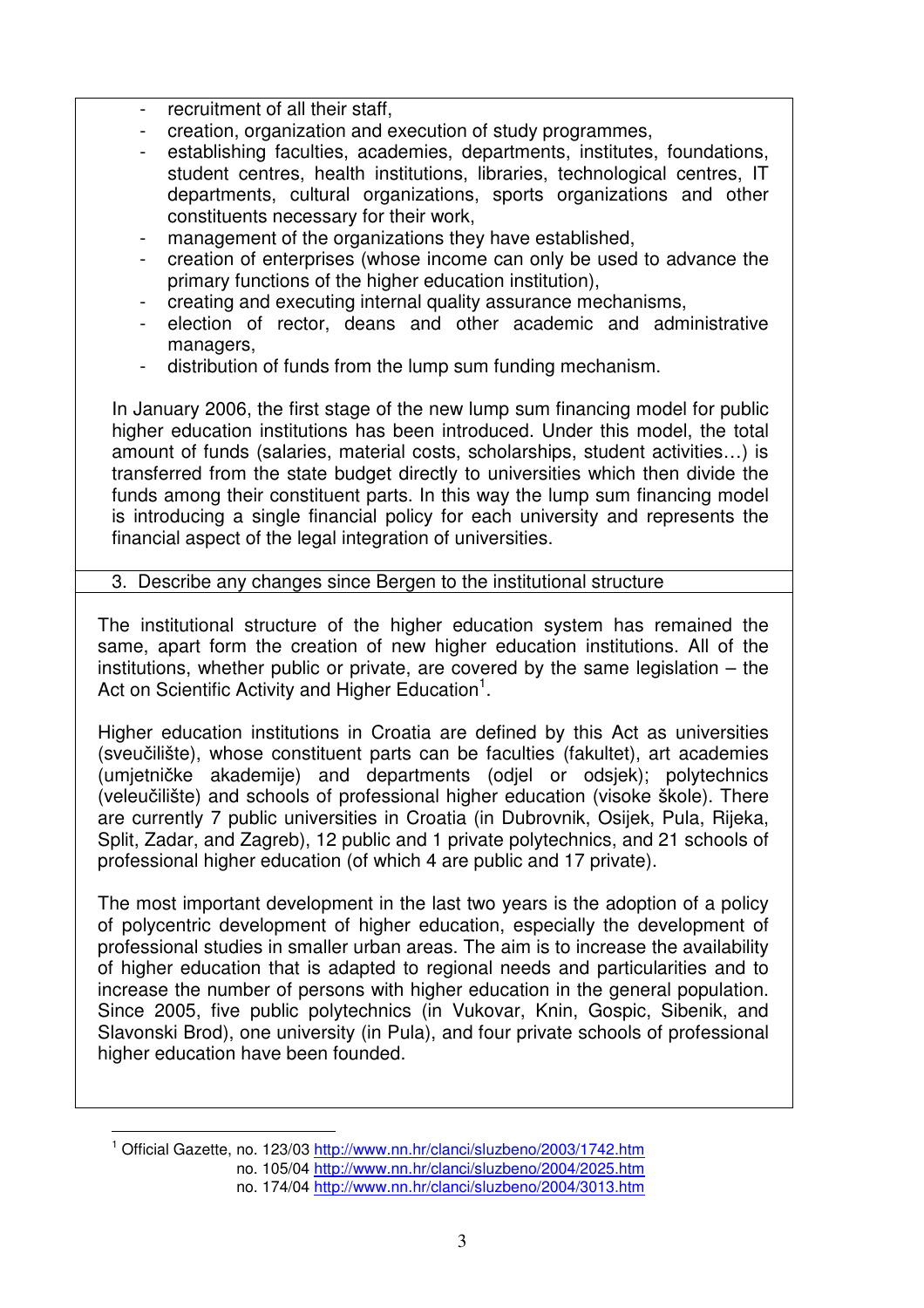There are two types of study programmes in Croatia: university (ISCED 5A and 6, called "sveučilišni studiji") and professional (ISCED 5B, called "stručni studiji"). Universities can offer both university and professional study programmes, while polytechnics and schools of professional higher education can only offer professional programmes. Croatia aims to establish a binary system, in which universities will offer only university programmes and polytechnics only professional programmes.

The number of students studying at higher education institutions in Croatia at the beginning of 2006 was around 160,000, of which there were around 110,000 studying at university studies, and 50,000 studying at professional studies (70:30 ratio). There were 13,000 students (8% of the total number of students) enrolled in private higher education institutions, and around 16,000 (10%) enrolled in polytechnics. The rest (131,000 or 82%) were enrolled at universities. Of all university students, 21,000 were studying at professional studies (12% of all students in Croatia), and 110,000 were studying at university studies.

## **Partnership**

4. Describe the structure which oversees the implementation of the Bologna Process in your country.

Oversight of the implementation of the Bologna Process can be divided into three activities: operational coordination, stakeholder information dissemination, and wider information dissemination.

Operational coordination is carried out by the MSES which, in consultation with the main stakeholders, introduces legislative and administrative changes at the national level, and the Croatian Rectors'Conference through its Committee for the Implementation of the Bologna Process which coordinates joint activities and provides guidance to higher education institutions.

The National Bologna Follow-up Group consists of 18 members and includes representatives of Croatian universities, polytechnics and schools of professional higher education, trade unions, the Croatian Student Council, business, the National Council for Higher Education, the Agency for Science and Higher Education and NGOs active in the higher education sector. The Group discusses avenues for further change and in this way serves as an advisory body to the MSES on further activities within the Bologna Process. It also disseminates information among the main stakeholders through regular meetings and exchange of information.

The wider information dissemination is conducted through two Tempus projects: The 2004 Tempus JEP project "Moving ahead with the Bologna Process in Croatia" and the 2006 TEMPUS SCM project "Furtherance of Bologna Process in Croatia" through which seminars and conferences on the Bologna Process policy development are organized. This SCM project also includes the Croatian Chamber of Commerce and the Croatian Employers' Association.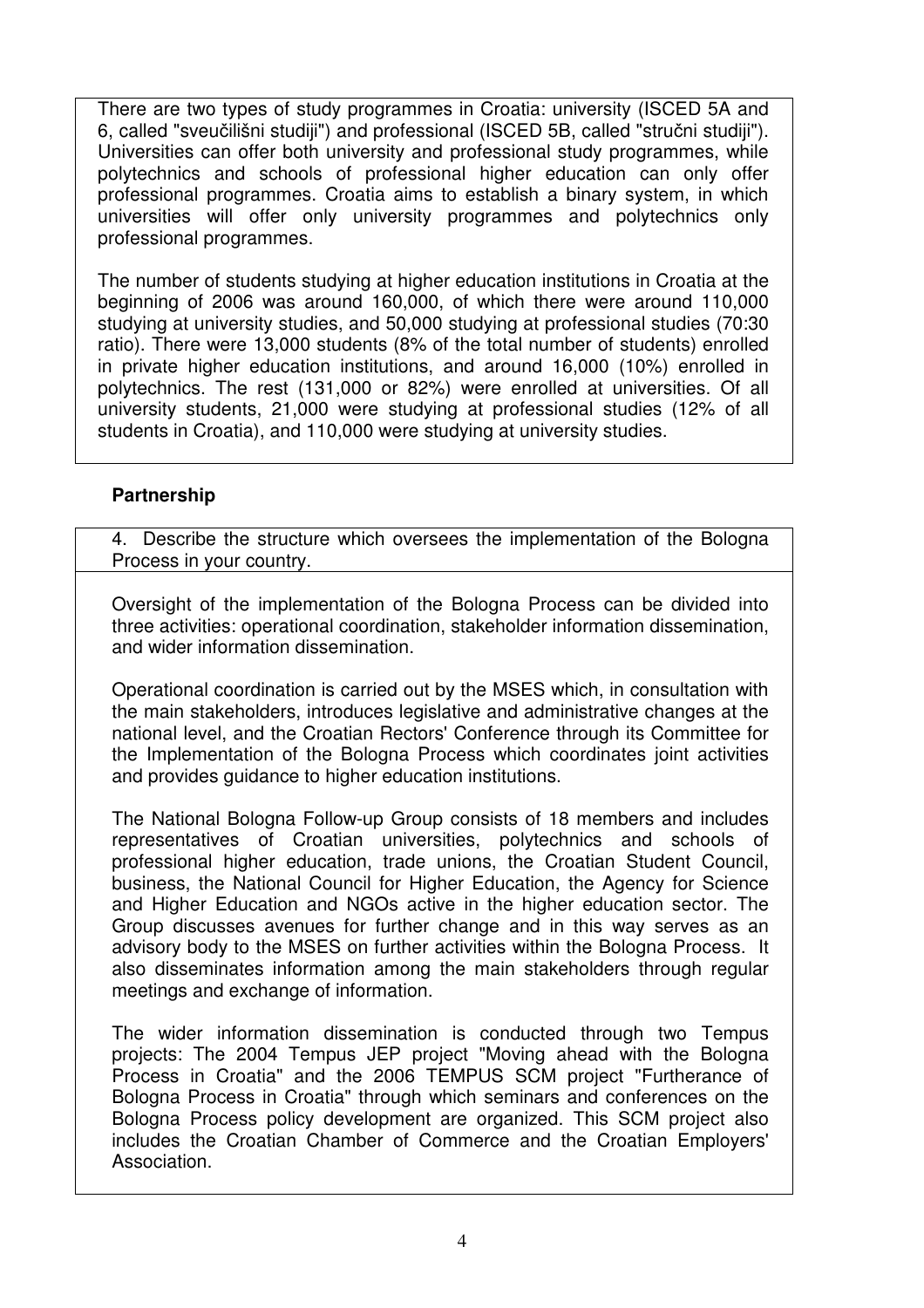5. Describe the arrangements for involving students and staff trade union/representative bodies in the governance of HEIs.

Legislative reforms, mainly the Act on Scientific Activity and Higher Education, that were introduced as a precondition for the implementation of the Bologna process also strengthened and increased student and staff representation in the governance of higher education institutions. The Act presents the following key stipulations regarding the universities' Senates and polytechnics' Councils which are the representative and decision making bodies:

- − At least 15% of Senate or Council members are student representatives (10% students from the first and second cycle studies, 5% students from the third cycle studies). The same applies to representative bodies of the universities' constituent parts.
- − Student representatives are given suspension veto power over decisions by the Senate which are of a special interest to students (such as the system of study, study programmes, quality assurance, and student welfare). Following a veto, the Senate discusses the question again after at least eight days have passed, but in the second vote students no longer have veto power.
- Non-academic staff are represented in the Senate, while the trade union representative participates in the work of the Senate without voting rights.
- − Students, representatives of local government and business can also be members of the university Council, which is a university's management body.

Most recently, a new Act governing student organizations and representation has been drafted, in whose creation both student representatives and student organizations took part. The Act will introduce student ombudsman at all higher education institutions, and transfer most decision-making processes regarding student associations from the Ministry to the higher education institutions governing bodies. New mechanisms of funding of student organizations are also planned, which aim to ensure greater transparency and peer oversight in allocation of funds.

6. Describe the measures in place to ensure the co-operation of business and social partners within the Bologna Process.

During the evaluation of study programmes that have been restructured according to the principles of the Bologna Process, higher education institutions cooperated with partners from business in the creation of their programmes as this was one of the criteria in the evaluation process. The representatives of business are also members of many higher education institutions' Councils.

Representatives of business and social partners are members of the National Bologna Follow-up Group, which serves as an advisory body to the MSES on further activities within the Bologna Process, and have been regularly included in the consultation process during the implementation of reforms.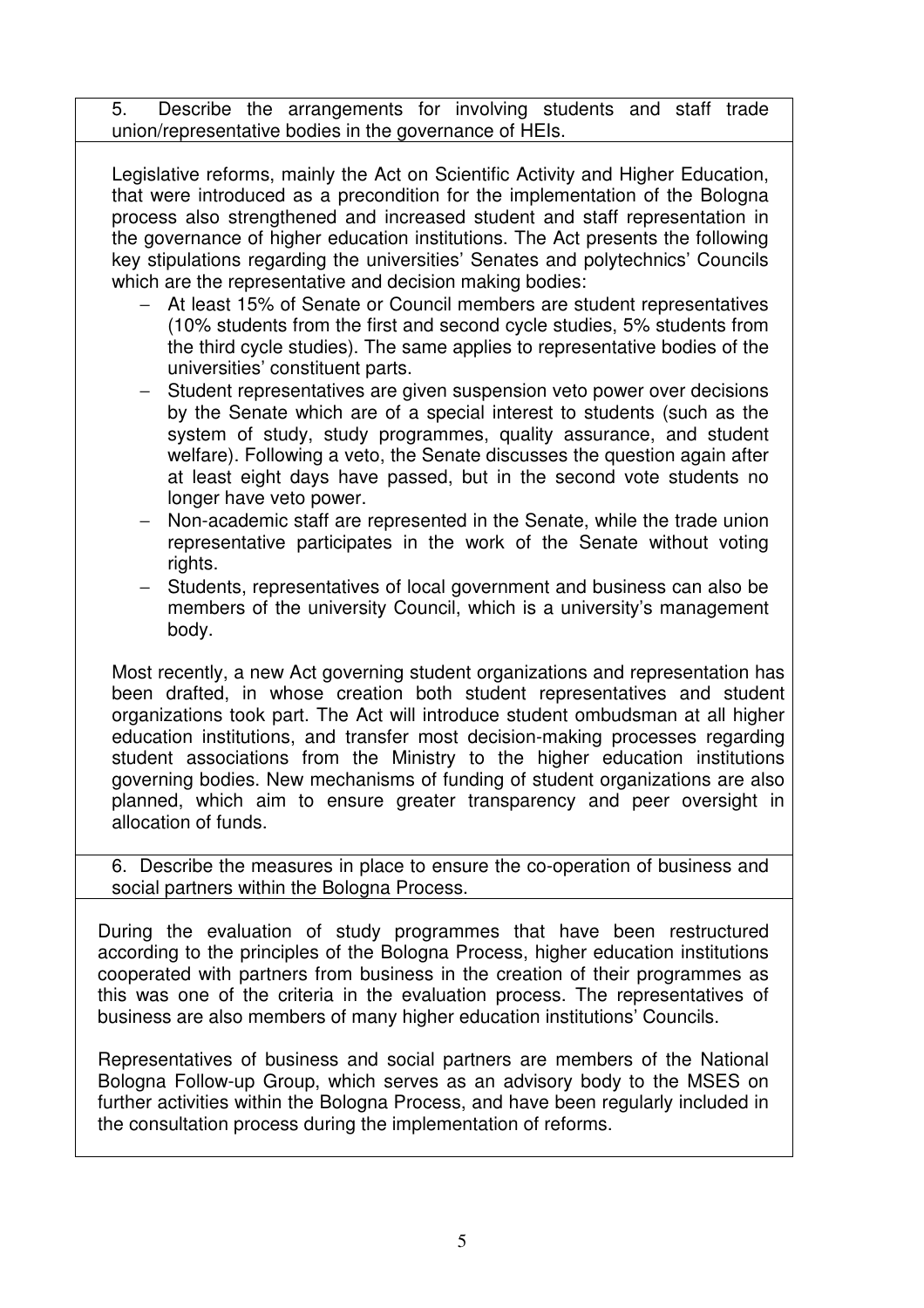# **B. Main stocktaking questions, including scorecard elements**

#### **Degree system**

(Scorecard and Eurydice)

Stage of implementation of the first and second cycle.

7. Describe the progress made towards introducing the first and second cycle.

With the adoption of the Act on Scientific Activity and Higher Education, all higher education institutions were legally obliged to restructure their study programmes in accordance with the principles of the Bologna Process and apply for accreditation to the MSES. In the 2005/06 academic year, following the evaluation of all study programmes offered in Croatia, two main cycles of study were introduced and students could no longer enrol in the pre-Bologna structured programmes.

In the 2006/07 academic year only a second generation of students enrolled in the Bologna structured study programmes. In the academic year 2005/06 the number of first-year students was 37,161 while in the academic year 2006/07 the number of first-year students was 37,354. Therefore, the percentage of students below doctoral level who are enrolled in the two cycle degree system in 2006/07 stands at around 50%.

( Eurydice )

Stage of implementation of the third cycle

8. Describe the progress made towards implementing doctoral studies as the third Bologna cycle.

After the evaluation of first and second cycle of Bologna structured study programmes was completed in 2005, the National Council for Higher Education began with the evaluation of third cycle study programmes. The evaluation is based on similar principles as the evaluation of first and second cycle studies. Study programmes are evaluated on their overall quality in comparison with international standards, while special focus is placed on whether a proposed study programme complies with the Bologna Process and whether it meets standards related to teaching staff and available physical resources.

In 2005/06 academic year there were 67 doctoral studies offered in Croatia. These programs will only be offered until the remaining students have graduated; new students cannot enrol in these programmes. Since the start of the evaluation of third cycle studies, higher education institutions proposed 99 Bologna structured doctoral programmes and so far 12 have been evaluated.

The new doctoral studies last three years and include both taught courses (20- 30%) and independent research (70-80%). Most of them include interdisciplinary training and the development of transferable skills. Normally no compulsory preparatory courses are needed to embark on doctoral studies.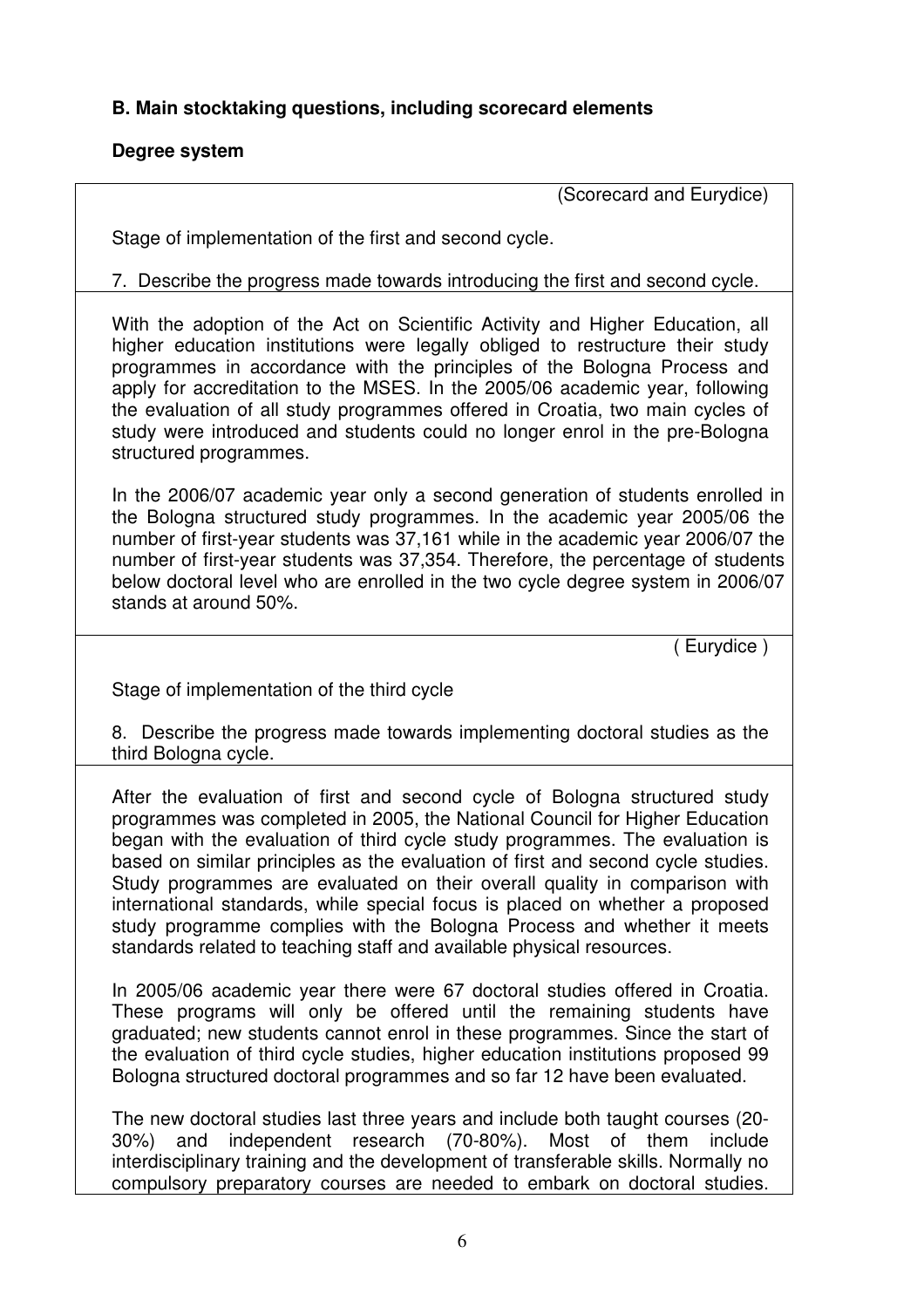Entry requirements are usually a specific grade point average obtained during graduate studies, along with letters of recommendation. ECTS credits are also assigned in the doctoral studies, but higher education institutions are free to determine the number of credits necessary for the completion of study. Doctoral studies have been included in the proposal for the Croatian Qualification Framework (CROQF) as the final, eight level, and in the final document on the CROQF they will be, like all other levels, linked to learning outcomes.

(Scorecard and Eurydice )

Access<sup>2</sup> to the next cycle

9. Describe the arrangements for access between the first and second cycles and second and third cycles.

Since the early nineties Croatian higher education has been set up in a binary system, differentiating between university studies (ISCED 5A and 6) and professional studies (ISCED 5B). With the implementation of the Bologna process, two cycle structure of study has been introduced for both university and professional studies.

All first cycle qualifications give access to several second cycle programmes. It is also possible to transfer between university and professional study programmes after the completion of any first cycle study programme. There are no requirements for transfer from university first cycle programme to professional second cycle programme, but the universities autonomously determine conditions for admission to university second cycle programme after the completion of professional first cycle programme. The most common conditions may include additional coursework and completion of a written work. There are no first cycle qualifications that give access to the third cycle.

All second cycle university qualifications, which account for 85% of all second cycle programmes, give access to at least one third cycle programme. Entry requirements are usually a specific grade point average obtained during graduate studies, along with letters of recommendation. Second cycle professional qualifications (15% of all second cycle programmes) do not give access to the third cycle, requiring students who wish to continue their studies to complete additional coursework at university level.

(Scorecard and Eurydice )

Implementation of national qualifications framework

10. Describe the stage of implementation of the national qualifications framework to align with the overarching Framework for Qualifications of the  $EHEA<sup>3</sup>$ .

 $2$  Access as defined in the Lisbon Recognition Convention. Access: the right of qualified candidates to apply and be considered for admission to higher education.

 $3$  A Framework for Qualifications of the EHEA: http://www.bologna-bergen2005.no/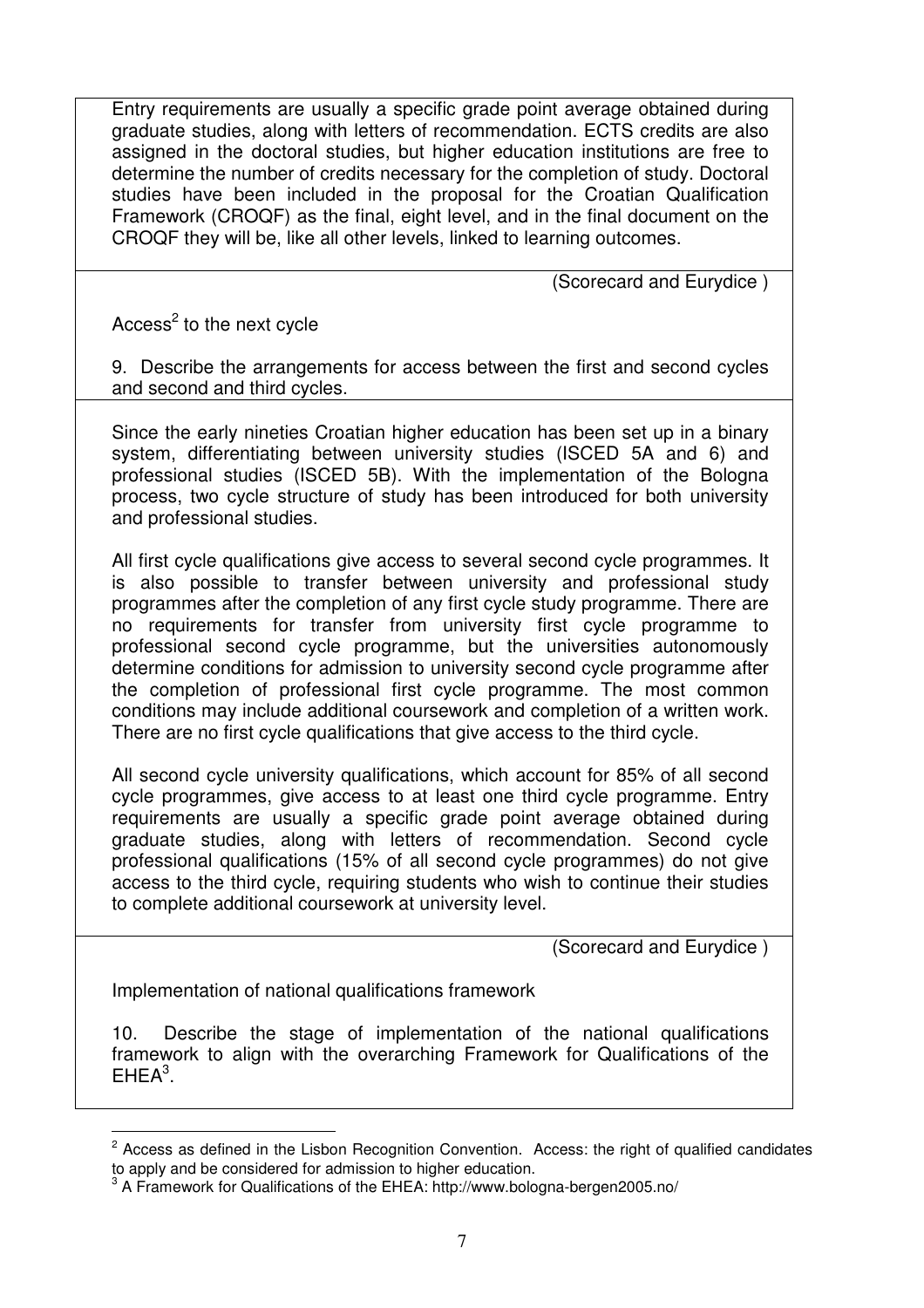At the beginning of 2006 the MSES formed a working group which began preparations for development of the Croatian Qualifications Framework (CROQF). Two subgroups have also been formed, one within the Agency for Vocational Education under the CARDS 2002 project and one within the National Bologna-Follow Up Group tasked with the development of the qualifications framework for higher education.

A proposal for CROQF has been completed and during November and December 2006 it has been presented to and discussed with all the relevant stakeholders at three conferences organized by the working group. CROQF is comprised of eight levels, with additional seven sublevels reflecting the particularities of the national education system. Levels six, seven and eight correspond to the three cycles in the overarching Framework for Qualifications of the EHEA. So far, the levels have been described only through credit ranges and qualifications gained after the completion of studies within a certain level.

The subgroup within the Agency for Vocational Education has already defined descriptors and key competencies for the first four levels of the CROQF. During 2007 the working group will define common standards and descriptions for all levels which will serve as a basis for development of detailed descriptions for all qualifications based on measurable learning outcomes and competencies.

11. What measures are being taken to increase the employability of graduates with bachelor qualifications?

The comprehensive enrolment of students into the two-cycle study system began in the academic year 2005/06. For this reason the first complete cohort of graduates with bachelor qualifications will be entering the labour market in October 2008. Croatia is using the time until 2008 to reform its qualification system. The work on the Croatian Qualifications Framework has started and the new Act on Academic and Professional Titles has been drafted. These documents will provide the labour market with clear guidance on the abilities and skills of bachelor graduates within the wider education framework.

Simultaneously with these changes, the needs of the labour market are being assessed. As part of the TEMPUS SCM project Furtherance of Bologna Process in Croatia, a survey is being conducted in cooperation with the Croatian Chamber of Commerce about the expectations of business from graduates holding bachelor qualifications. This survey will be used to estimate the labour market's needs for graduates with bachelor qualifications, and to plan further educational and policy initiatives.

An important contribution to the employability of students with bachelor qualifications will be the emphasis that the new, Bologna-adjusted curricula, place on the development of generic skills such as group- and team-work, independent research and communication skills. Finally, a new Tempus project that is currently in the application stage plans to develop career counselling services at Croatian universities.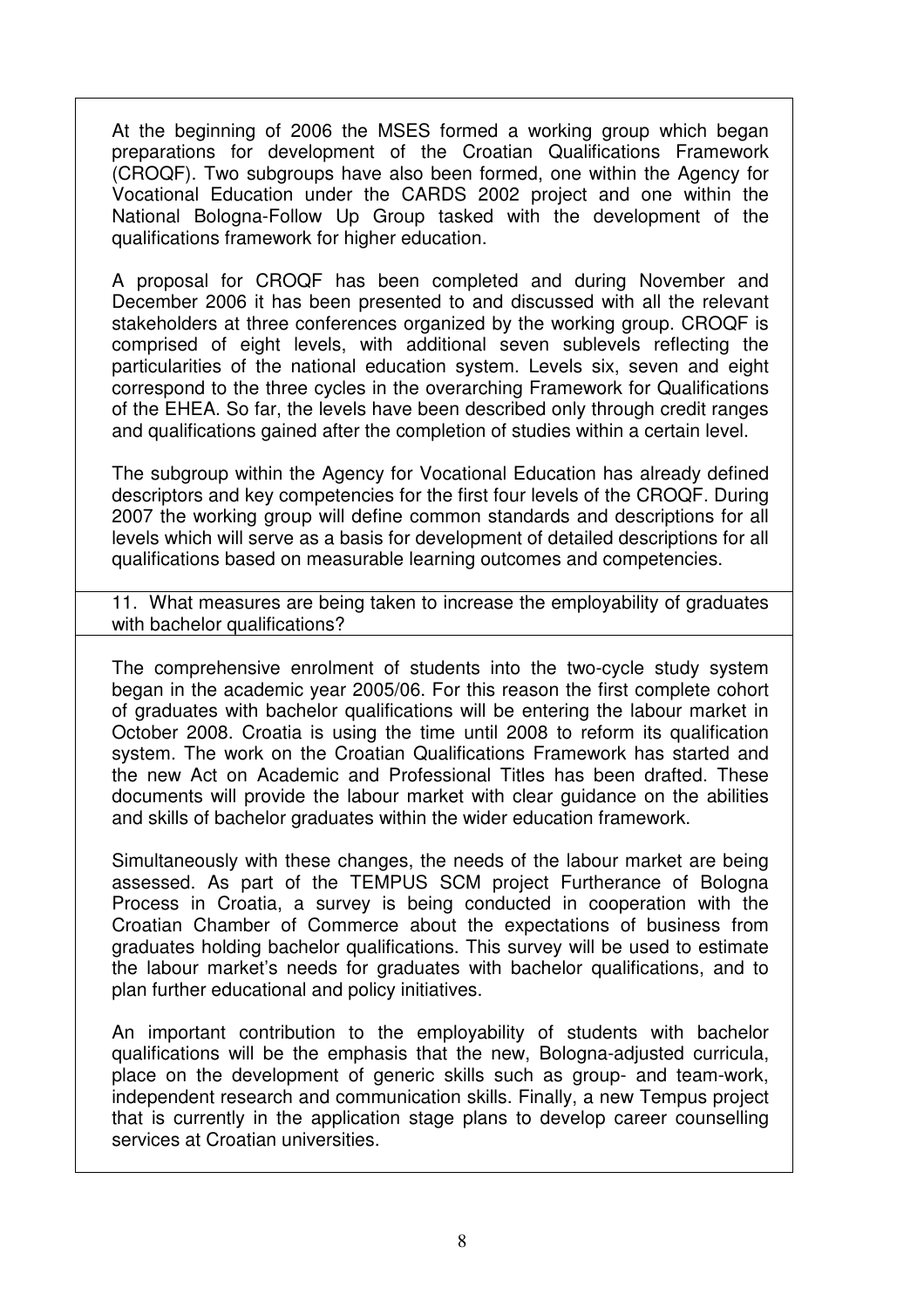(Scorecard and Eurydice)

National implementation of the Standards and Guidelines for QA in the EHEA<sup>4</sup>

12. To what extent is your national system of QA already aligned with the Standards and Guidelines for QA in the EHEA?

The bodies responsible for quality assurance are the National Council for Higher Education, an expert and advisory body tasked with the development and quality of higher education system in Croatia, and the Agency for Science and Higher Education which provides professional support to the National Council and which is responsible, through its Quality Assurance Department, of assisting in the development of the quality assurance systems at higher education institutions and their evaluation.

In 2005 the National Foundation for Science, Higher Education and Technological Development of the Republic of Croatia created the *Development of Institutional Quality Assurance Units* programme. In July 2005 it awarded funding to eight projects at Universities of Zagreb, Rijeka and Osijek for the establishment of quality assurance units at these universities and their constituent parts. The projects were completed in October 2006 and the quality assurance units at these universities are now operational.

In May 2006 the National Council for Higher Education adopted a Manual for Quality Assurance Systems at Higher Education Institutions, prepared under the CARDS 2002 programme, which fully incorporates *Standards and Guidelines for Quality Assurance in the EHEA*. The manual is used by the newly established quality assurance units at four Croatian universities. During 2006, in accordance with the standards and guidelines for internal quality assurance within higher education institutions, these units performed an analysis of the current state of quality assurance, a SWOT analysis and a benchmark analysis. They have also defined quality indicators for teaching and learning processes and designed the structure of their quality assurance system. Full internal evaluation at these universities is expected to be completed during the first part of 2007, after which an external evaluation based on the same standards and guidelines will be performed.

(Scorecard and Eurydice)

Stage of development of external quality assurance system

13. Describe the quality assurance system operating in your country.

The bodies responsible for external quality assurance are the National Council for Higher Education and the Agency for Science and Higher Education. The National Council advises the Minister on regulations for standards and criteria for

<sup>4</sup> http://www.enqa.net/files/BergenReport210205.pdf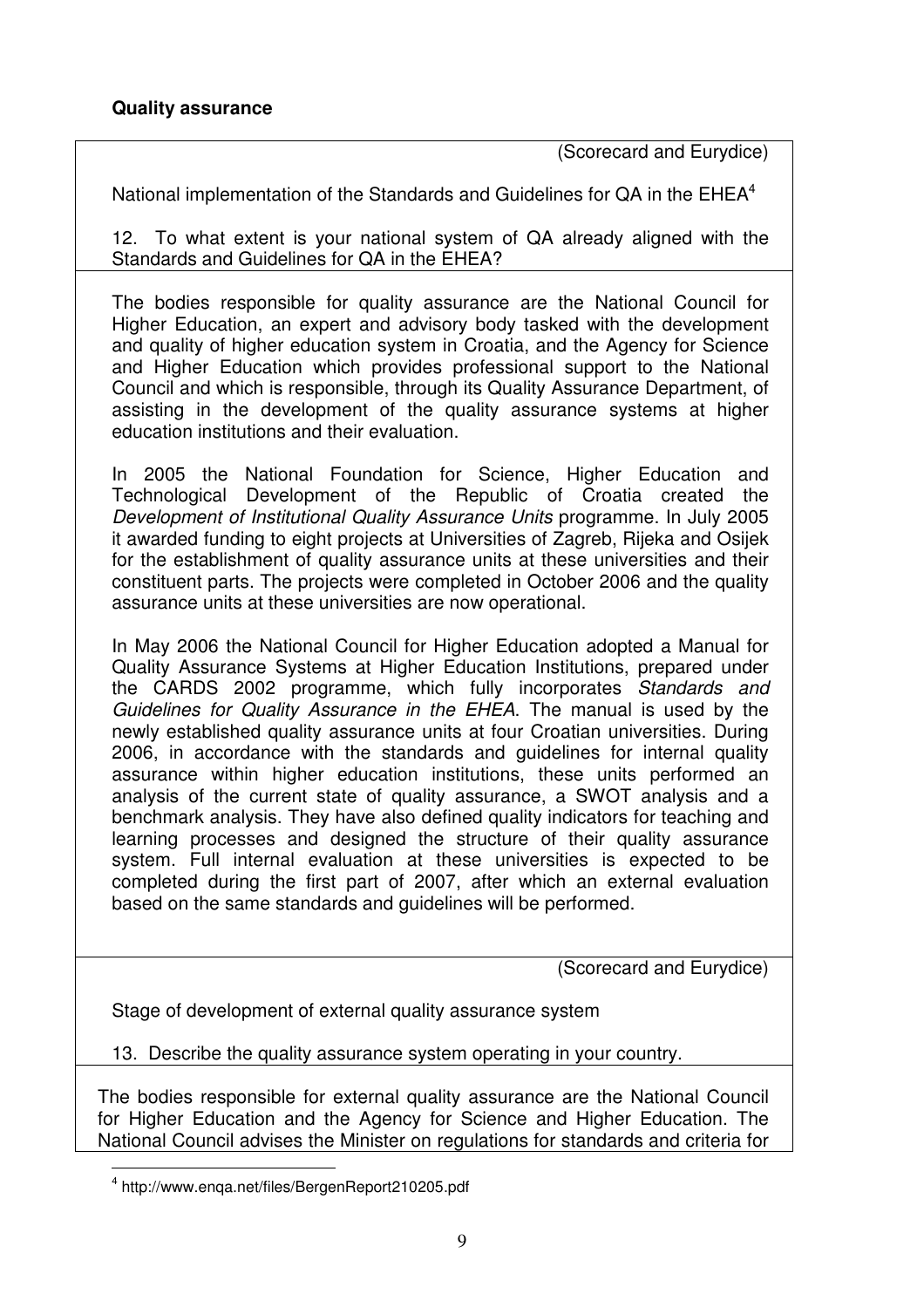the evaluation of higher education institutions and study programmes, appoints evaluators, and performs the evaluation of higher education institutions and study programmes. The Agency, through its Quality Assurance Department, is responsible for providing expert support in the process of evaluation. External evaluation of higher education institutions and study programmes is carried out for the purpose of institutional accreditation and accreditation of study programmes granted by the MSES, and as one of the criteria for the allocation of state funding to higher education institutions.

All higher education institutions are subject to external evaluation according to a schedule devised by the National Council. At the start of 2007 the National Council will adopt a four year evaluation plan. The evaluations are carried out according to the External Review Manual.

For each evaluation of a higher education institution the National Council appoints an expert commission made up of six members: three representatives of another higher education institution from Croatia or abroad (one expert on quality assurance, one on financing and one member of the teaching staff); one member from business, one representative of students and one representative of the Agency. One of the criteria in the evaluation of a higher education institution is their self-evaluation. The evaluation also includes a site visit. On the basis of evaluation the National Council recommends to the Minister to issue or deny issuance of accreditation. The National Council informs the public on the results of the evaluation of higher education institutions and study programmes.

(Scorecard and Eurydice)

Level of student participation

14. Describe the level of student participation in your national quality assurance system.

Students have regularly been involved in the representative and governing bodies of higher education institutions. Most prominently, student representatives in university governing bodies have the suspension veto power over questions of quality assurance in study programmes. This veto power is granted by the Act on Scientific Activity and Higher Education.

Students also participated in the consultation process during visits by external evaluation teams to Croatian universities, such as the Universities Project of the Salzburg Seminar Visiting Advisors Program to University of Rijeka in 2003, and University of Zagreb and University of Split in 2004. Students were also extensively consulted during the EUA advisory mission to Croatia in 2005, in which one member of the team was a student representative.

For several years now students have been involved in internal evaluations by some faculties and universities, most often through student surveys. More systematic involvement of students began at the end of the first semester of the 2005/06 academic year when most higher education institutions carried out an extensive student survey of the first generation of students enrolled in the Bologna structured study programmes.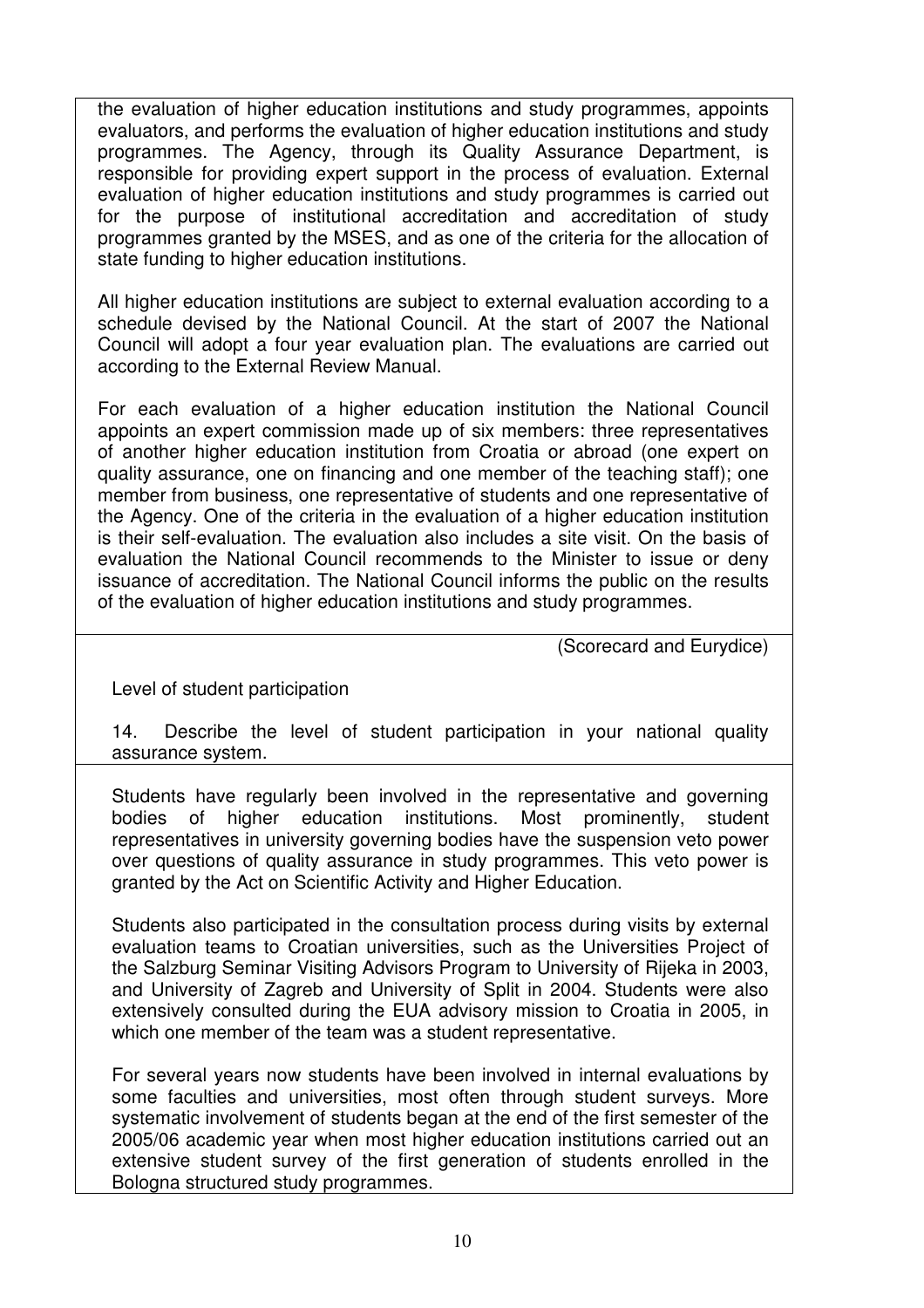With the development of the national quality assurance system, the role and involvement of students has been significantly increased. From January 2007 the nine member Board of the Agency for Science and Higher Education will include a student representative nominated by the Croatian Student Council.

At the start of 2007 the National Council for Higher Education will adopt a four year plan for the evaluation of higher education institutions. The evaluations will be performed by external review teams in accordance with the External Review Manual. The review teams will comprise of six members, one of which will be a student representative. As part of external review, higher education institutions are obliged to provide an internal evaluation report in which students will take part.

(Scorecard and Eurydice)

Level of international participation

15. Describe the level of international participation in your national quality assurance system.

International participation in the Croatian quality assurance system began with visits by external evaluation teams to Croatian universities, such as the Universities Project of the Salzburg Seminar Visiting Advisors Program to University of Rijeka in 2003, and University of Zagreb and University of Split in 2004, or the EUA advisory mission to Croatia in 2005. Increased international participation began with the evaluation of first and second cycle of Bologna structured study programmes that was carried out in 2005. More than 1.000 reviewers, out of which 25% were foreign, were involved in the evaluation of more than 800 study programmes. Each programme had to be evaluated by at least one foreign reviewer.

From January 2007 the nine member Board of the Agency for Science and Higher Education will include one prominent scientist from abroad. At the start of 2007 the National Council for Higher Education will adopt a four year plan for the evaluation of higher education institutions. The evaluations will be performed by external review teams in accordance with the External Review Manual. The review teams will comprise of six members, three out of which will be representatives of higher education institutions form Croatia or abroad.

In 2001, before the Agency was established, the National Council became a member of the Central and Eastern European Network of Quality Assurance Agencies of Higher Education (CEE Network). In November 2006 the Agency became an associated member of International Network of Quality Assurance Agencies in Higher Education (INQAAHE). The Agency has already started the application procedure for membership in ENQA. It has prepared a selfevaluation report which was reviewed by ENQA and a full application will be made at the beginning of 2007.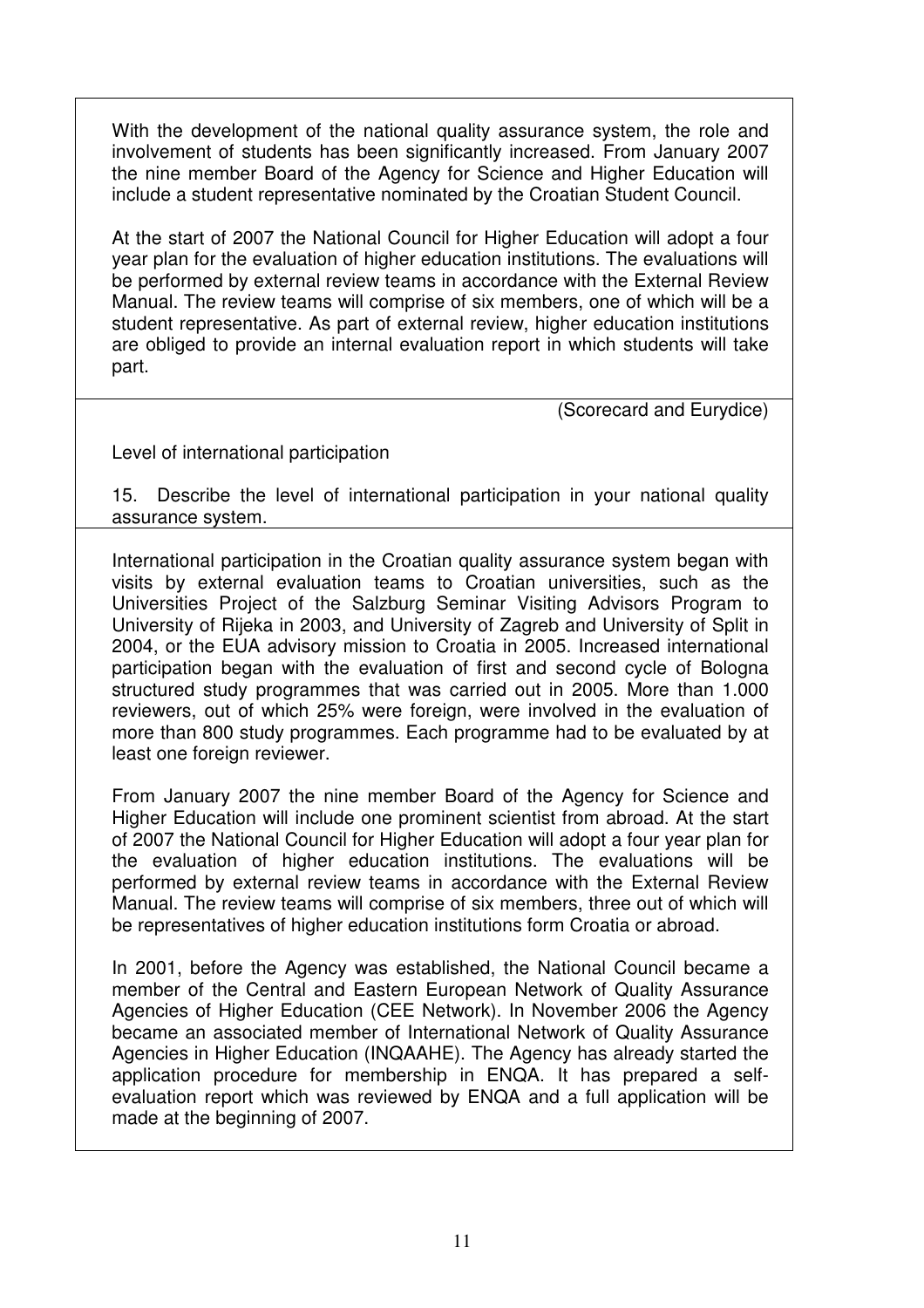(Scorecard and Eurydice )

Stage of implementation of diploma supplement

16. Describe the stage of implementation of the diploma supplement in your country.

The EU/CoE/UNESCO diploma supplement format was established in Croatia through the Ordinance on the Content of Diplomas and Diploma Supplements which came into force in January 2005. Amendments to this Ordinance that came into force at the end of 2006 ensure that all students graduating from the Bologna adjusted study programmes at Croatian higher education institutions in 2007 and onwards will receive their diploma supplements automatically, free of charge, in Croatian and English languages and in the EU/CoE/UNESCO format.

Country-wide enrolment to the Bologna adjusted study programmes began in the academic year 2005/06, and therefore most of the students will receive their diploma supplements after completing the first cycle studies in 2008. Some study programmes were adjusted to the Bologna requirements prior to the academic year 2005/06 so it is expected that 7% of students graduating in 2007 will receive a Diploma Supplement under conditions mentioned above.

(Scorecard)

National implementation of the principles of the Lisbon Recognition Convention

17. Describe the stage of implementation of the main principles and later supplementing documents<sup>5</sup> of the Lisbon Recognition Convention.

Croatia was one of the original signatories of the Lisbon Convention, in April 1997. The Convention was ratified in October 2000, and the new Act on the Recognition of Foreign Education Qualifications<sup>6</sup> that incorporated all the principles of the Lisbon Convention came into effect in July 2004. In December 2006 Amendments to the Act<sup>7</sup> were adopted which more clearly separate academic from professional recognition and transfer the academic recognition procedure to the higher education institutions. The principles of the supplementing documents to the Lisbon Convention are taken into full account during the recognition procedure.

In July 2004 the MSES established the Croatian ENIC/NARIC office. It became fully operational by December 2004 after which it was transferred to the newly established Agency for Science and Higher Education. Since then, it has

<sup>&</sup>lt;sup>5</sup> Recommendation on the Criteria and Procedures for Recognition (2001); Recommendation on the Recognition of Joint Degrees (2004); Code of Good Practice in the Provision of Transnational Education (2001)

 $6$  Official Gazette, no. 158/03 http://www.nn.hr/clanci/sluzbeno/2003/2258.htm

 $7$  Official Gazette, no. 138/06 http://www.nn.hr/clanci/sluzbeno/2006/3114.htm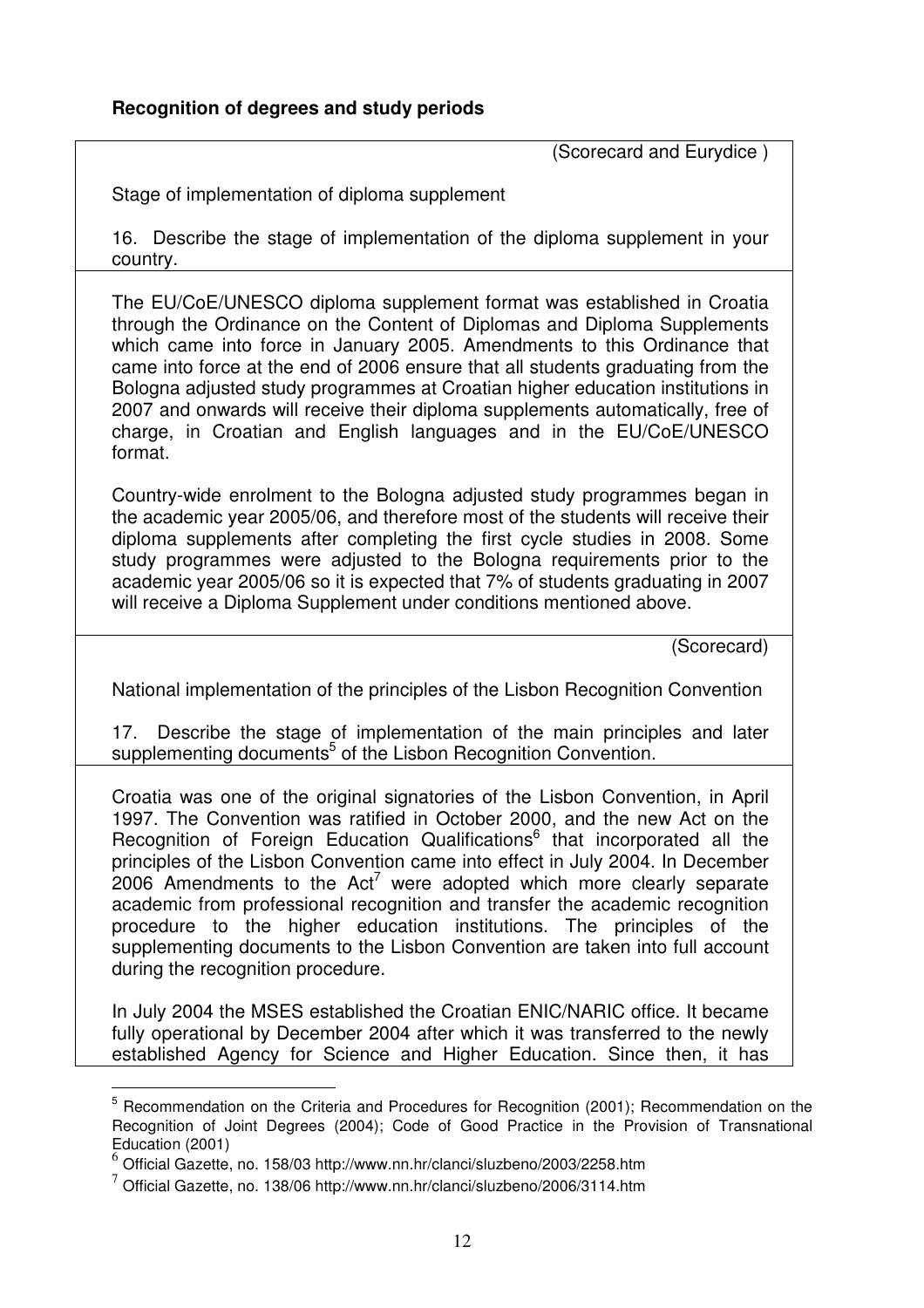received 2.739 requests for recognition of foreign qualifications (95% for professional recognition) out of which 2.537 were recognized, while the rest are in the evaluation procedure. There are no legal obstacles for the recognition of foreign joint degrees and the office has so far recognized several of them.

The following principles are already included in the Act:

- applicants' right to fair assessment,
- recognition if no substantial differences can be proven,
- demonstration of substantial differences, where recognition is not granted.
- provision of information about Croatian higher education programmes and institutions.

Regarding the provision of information, the Croatian ENIC/NARIC office cooperates with the Department for Higher Education in the Agency for Science and Higher Education on collecting information on the Croatian higher education system and has detailed information regarding accredited higher education programmes in Croatia. The office maintains a website (www.azvo.hr/enic) but most of the information is provided on request.

(Scorecard and Eurydice)

Stage of implementation of ECTS

18. Describe the credit and accumulation system operating in your country.

With the introduction of the restructured study programmes in the academic year 2005/06, all higher education institutions were legally obliged by the Act on Scientific Activity and Higher Education to implement ECTS for their first and second cycle programmes. As a rule, each year of studies brings 60 ECTS credits, used both in terms of transfer and accumulation. ECTS credits are also assigned in the third cycle of study, but in this cycle higher education institutions are free to determine the number of credits necessary for the completion of such studies.

19. Has your country produced a national plan to improve the quality of the process associated with the recognition of foreign qualifications? If so, give a brief description of the plan and attach a copy.

Croatian National plan accentuates the importance of strengthening the legislative and administrative framework for recognition of qualifications. During a review of national legislation the Committee for the amendments to the Act on Recognition of Foreign Educational Qualifications found some parts of the Act need to be amended. The amended Act now clearly separates academic from professional recognition, and higher education institutions will be in charge of academic recognition. During the review it was established that the criteria for recognition of foreign educational qualifications are transparent, coherent and reliable, and that differences in terms of content, profile and learning outcomes are considered in a flexible way. Joint degrees are being recognized without problems, and the information on the recognition procedure is readily available.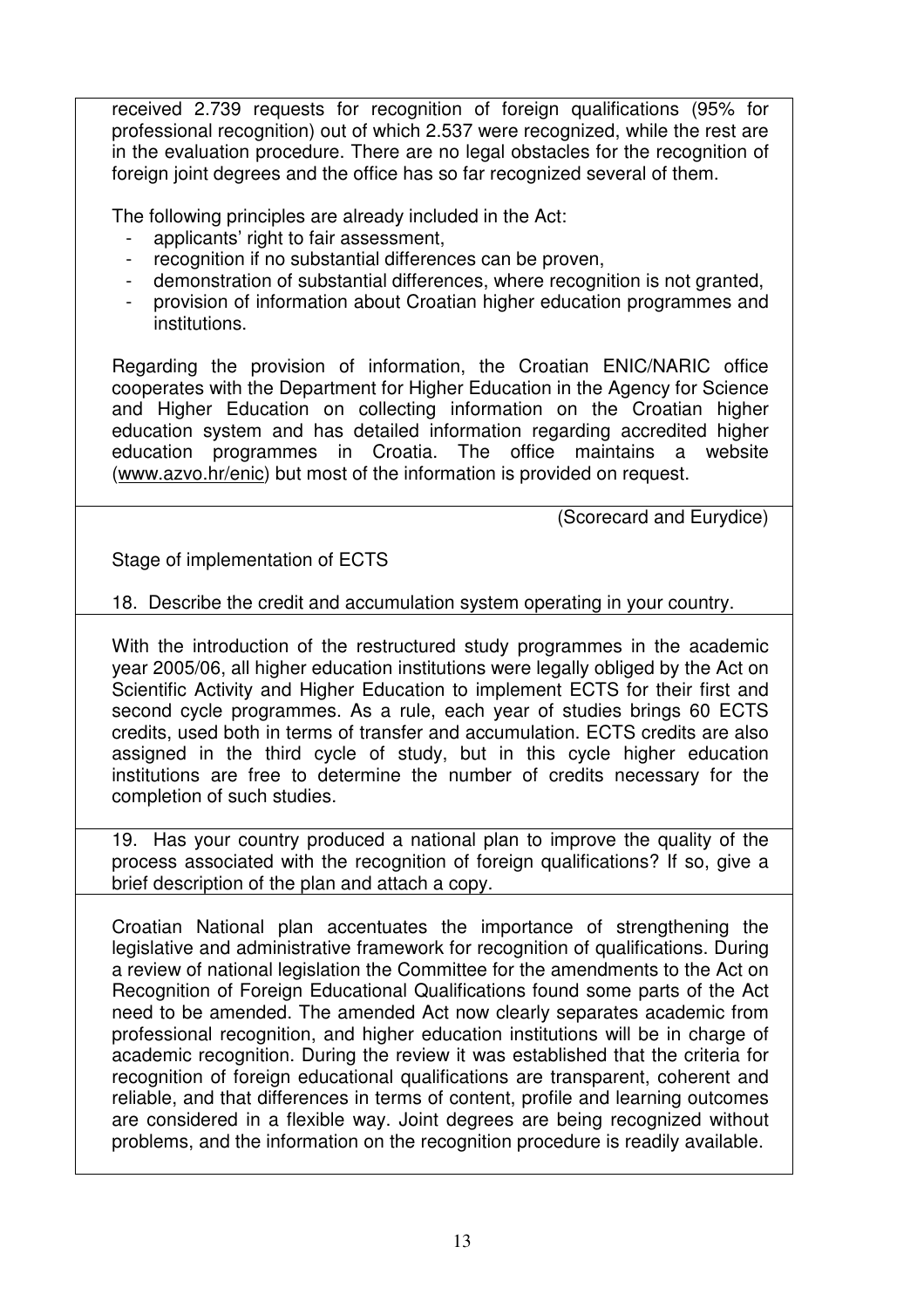## **Lifelong Learning**

(Scorecard)

#### Recognition of prior learning

20. Describe the measures in place to recognise prior learning, including nonformal and informal learning.

Recognition of prior learning which was based on formal study is performed by respective higher education institutions as a basis for allocation of credits and continuation of study.

There are currently no mechanisms or national guidelines to recognize nonformal and informal learning, but several activities have been initiated in order to draw up such guidelines. The Act on Adult Education, which is currently in parliamentary procedure, includes non-formal and informal learning in the adult education and so opens up the possibility for their recognition.

Within the CARDS 2002 Vocational Education and Training: Modernisation and Institution Building Project, a multi-partner working group comprising representatives form all the main interest groups has prepared a VET White Paper which recommends creation of a VET strategy which would encompass non-formal and informal education. Within the same project the Qualifications and Curriculum Working Group is working towards developing standards for a system of evaluation and recognition of competencies gained by a variety of learning approaches, including non-formal and informal learning.

21. Describe legislative and other measures taken by your country to create opportunities for flexible learning paths in higher education.

The Act on Scientific Activity and Higher Education places no obstacles for the provision of flexible learning paths in higher education. Any provisions that deals with such issues are determined autonomously by the respective higher education institutions. This includes admission criteria and flexible delivery methods for part-time students, especially those who are pursuing their studies while still at work. During their studies students take mostly requisite courses with some electives so as to personalize their study programme. The provision of education is being diversified with more opportunities for distance studies and elearning, which is currently being developed under the JEP Tempus project Education Quality Improvement by E-learning Technology. More flexible delivery methods and programs that have modular structure are available through adult education programs.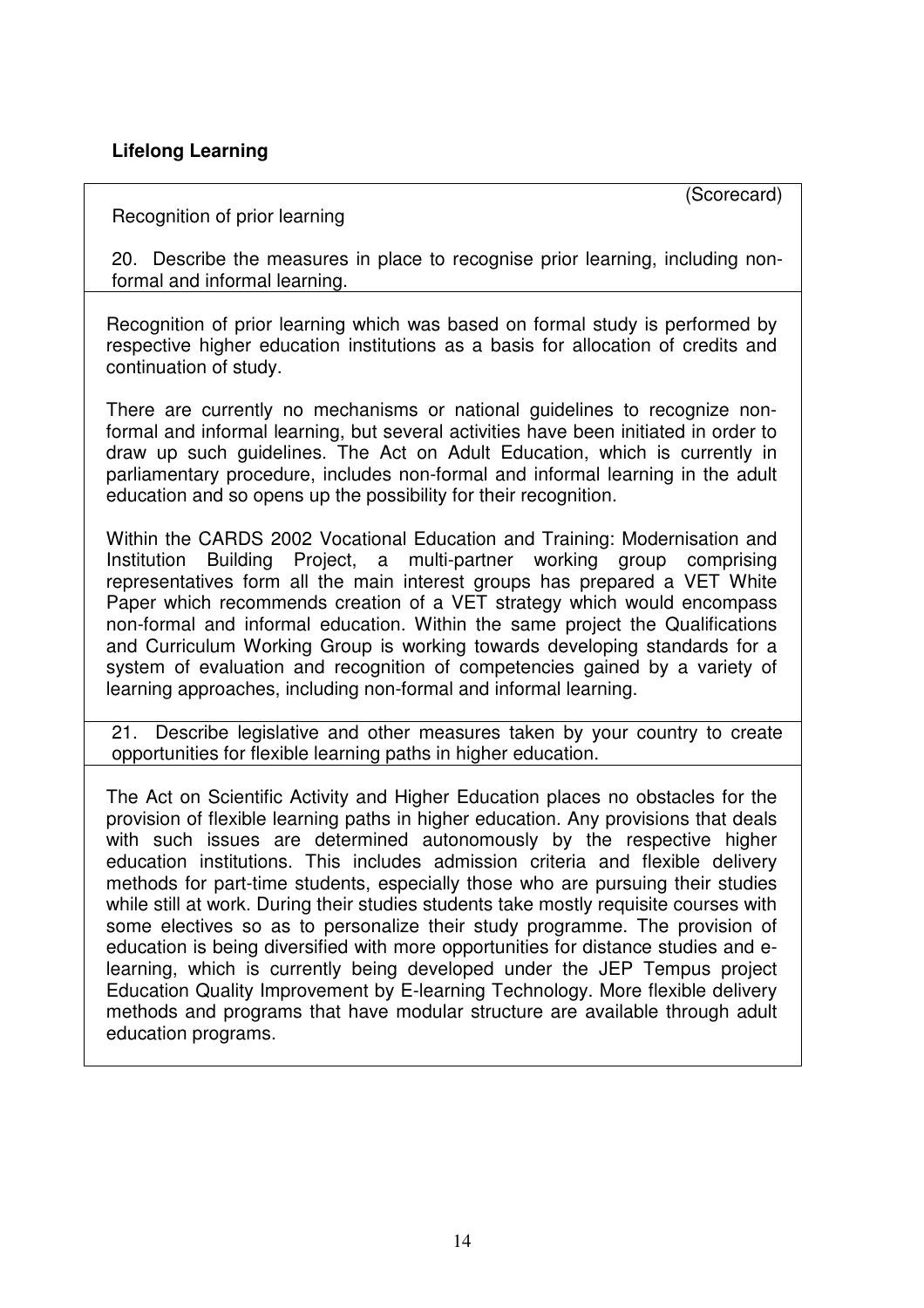(Scorecard and Eurydice)

Establishment and recognition of joint degrees

22. Describe the legislative position on joint degrees in your country.

Joint study programmes are explicitly recognized and allowed in the Croatian higher education system in all three cycles, as stipulated by the Act on Scientific Activity and Higher Education. Joint study programmes that are currently being offered in Croatia vary in the manner in which degrees are awarded, but there exist no legal obstacles for universities to issue joint, double or multiple degrees.

The Croatian National Foundation for Science, Higher Education and Technological Development launched in 2005 a funding programme entitled *Development of Joint-studies Programmes*. The programme was aimed at supporting the development of graduate and postgraduate joint studies in the priority areas established by the Strategic Plan of the National Foundation. It was designed to contribute to the development of institutional experience in offering joint studies and to identify obstacles in their establishment and execution. Four joint studies projects were accepted and funded with the total of €110.000.

There are also no legal obstacles for the recognition of foreign joint degrees. Croatian ENIC/NARIC office recognizes foreign joint degrees unless it is possible to demonstrate that there is substantial difference between the joint degree for which recognition is sought and the comparable qualification within the Croatian higher education system. The office recognizes these degrees with the greatest flexibility possible and several have been recognized so far.

## **C. Current issues in Higher Education**

#### **Higher education and research**

23. Describe the relationship between higher education and research in your country - what percentage of research is carried out in HEIs; are any steps being taken to improve the synergy between HE and other research sectors.

Scientific and research activity in Croatia is carried out through 7 public universities, 26 public science institutes and 16 private science institutes. The largest part of research activities in terms of human resources and research institutions rests within the higher education sector. This sector makes up about 44% of all the research institutions and employs from 50% to 60% of all researchers. Taken together, the university sector and the public science institutes make up almost 80% of all research institutions in Croatia and employ 85% of all researchers. On average, half of full-time equivalent researchteaching staff at higher education institutions are actively involved in research.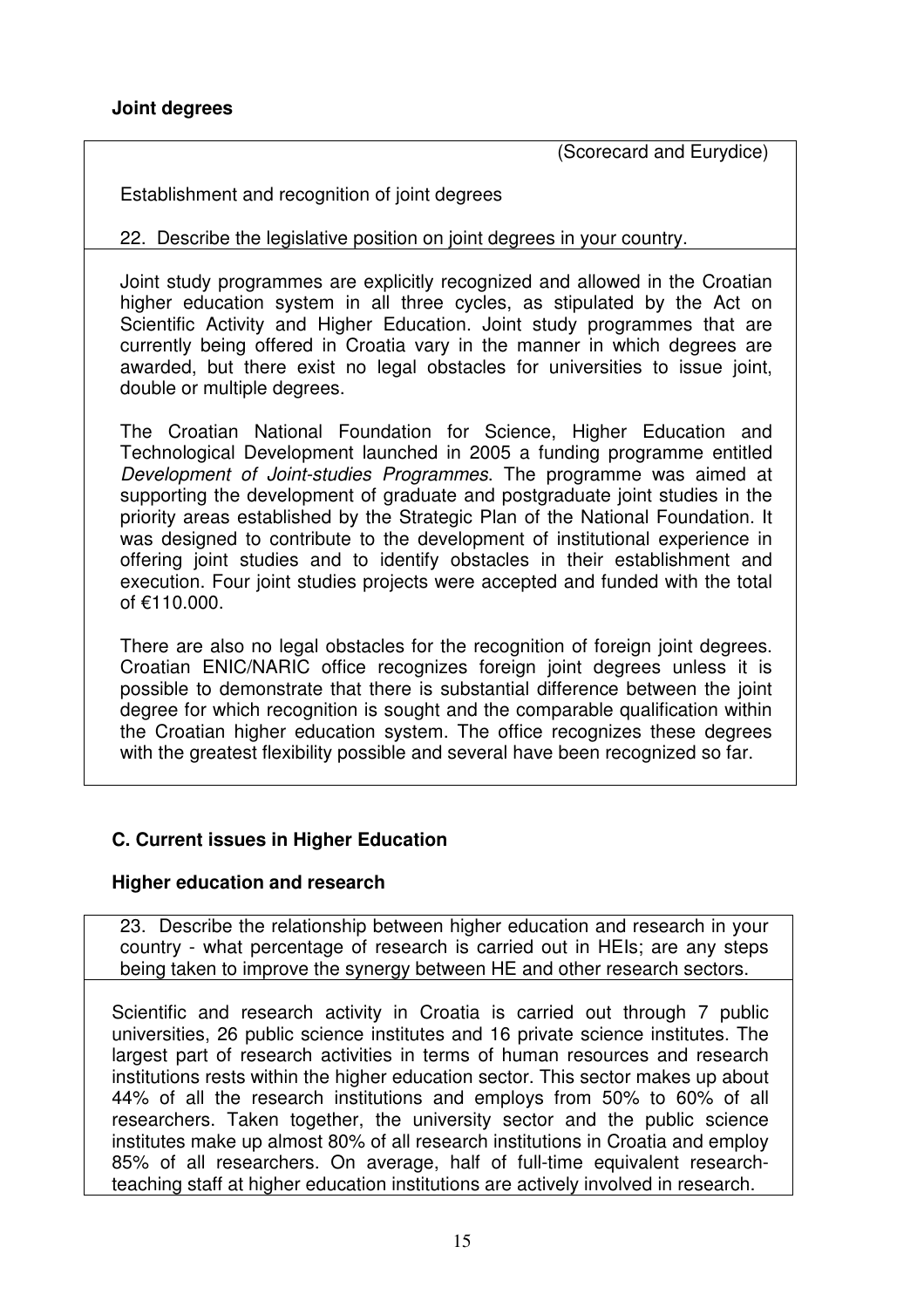A basic structure for conducting research activities in the public sector, including higher education, are scientific research projects and programmes within the nation-wide "Scientific projects" programme which is funded by the MSES. Of these projects, over 70% are performed by universities, while the remaining are performed by public and private science institutes.

The cooperation of the research sector, including higher education, with the business sector is organized and financed by two complementary programmes – RAZUM and TEST. The RAZUM programme provides direct support for increasing the competitive advantage of companies through investment in research, development and technology in cooperation with higher education and research institutions. The management of the programme has been entrusted to the Business and Innovation Centre of Croatia (BICRO). The TEST programme provides support for the development of new technologies, products, processes and services until the commercialization phase and the creation of Centres of Excellence in the area of research and technology on the basis of public-private partnerships. The management of the programme has been entrusted to the Croatian Institute of technology (HIT).

24. What percentage of doctoral candidates take up research careers; are any measures being taken to increase the number of doctoral candidates taking up research careers?

MSES is taking special care to attract the best students to take up research careers. Integration of young scientists into the scientific community is conducted under a special program called the "Young researchers' scheme". Since 2004 a total of 1,084 new jobs for young researchers have been created. Young researchers have the opportunity to use subsidized housing loans with the interest rate of 4.4% or 4.9%. The user pays the interest rate of about 1.7%, and the MSES subsidizes the rest. So far, 1,903 subsidized housing loans were approved.

## **The social dimension**

25. Describe any measures being taken in your country to widen access to quality higher education.

Higher education in Croatia is provided on the principle of equal opportunity for access. There are three main categories of students in Croatia: full-time students supported by the MSES (43% of the total number of students in 2005), full-time students who pay for their studies (28.5%), and part-time students who also pay for their studies (28.5%). Undergraduate students who pay for their studies pay a proportion of the total price of study, which amounts to an equivalent of €800-1.200 per academic year. The paying status of fulltime students is determined by the student's placement in a competitive meritbased admissions system.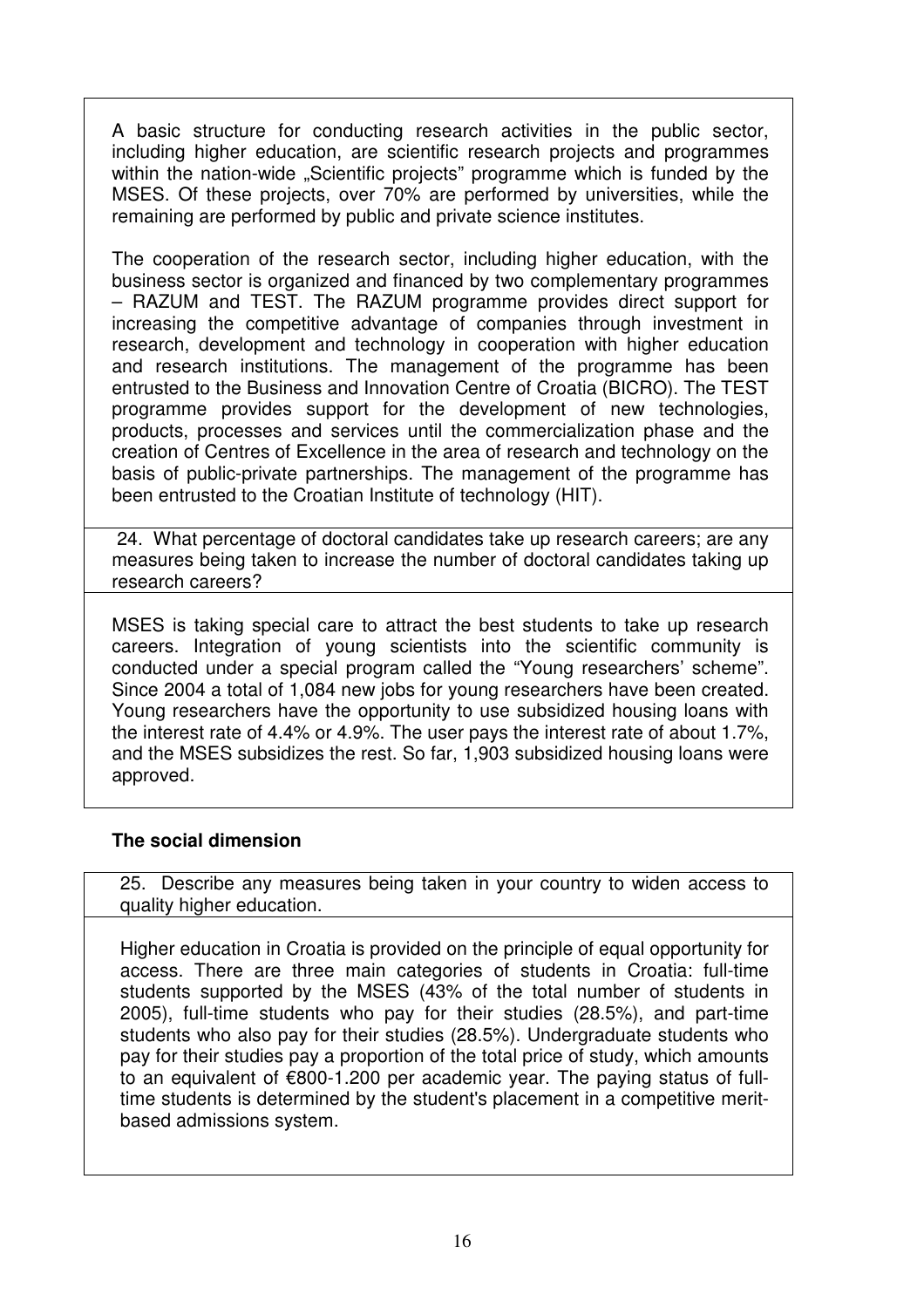All full-time students in Croatia are entitled to subsidised meals (a student pays €0.70 – 1.40 per meal), subsidised accommodation (a student pays €16 per month), health insurance, and subsidised transportation (depending on contribution by the local authorities). If full-time students hold temporary employment, their work is covered by special regulations under which the taxes are significantly reduced.

Access to higher education is also supported by a system of state scholarships. They are provided for full-time students whose parents are of low income, gifted students, war veterans, citizens of the town of Vukovar, those who plan to begin their professional careers in regions under special state care, and students who lived in child care facilities or foster families. Scholarships amount to an equivalent of  $\epsilon$ 70 – 110 per month and are provided for the entire period of studying under conditions of continued academic achievement.

A special system of support is in place for the Roma minority students, who are entitled to a yearly scholarship in the amount of  $\epsilon$ 1.200. The state scholarship is also automatically provided for students with disabilities. Some higher education institutions also provide automatic admission to the full-time non paying status to students with disabilities if they achieve a minimum number of points on the entrance examination.

Due to the comprehensive nature of the system of policies to widen access to higher education in Croatia, there currently exists no special system for monitoring the impact of these policies. A process is underway to develop a new system of funding for higher education institutions and the student welfare, which will include an evaluation of these policies.

26. Describe any measures to help students complete their studies without obstacles related to their social or economic background.

The system of scholarships and other financial support tools which alleviate the possibly adverse effect of a student's economic background was described in the previous question.

Guidance and counselling services in Croatia are not provided through a nation-wide programme. Individual universities and faculties provide psychological and career counselling services. There are two TEMPUS Joint European Programmes currently in the application stage which aim to establish guidance and counselling services at Croatian universities.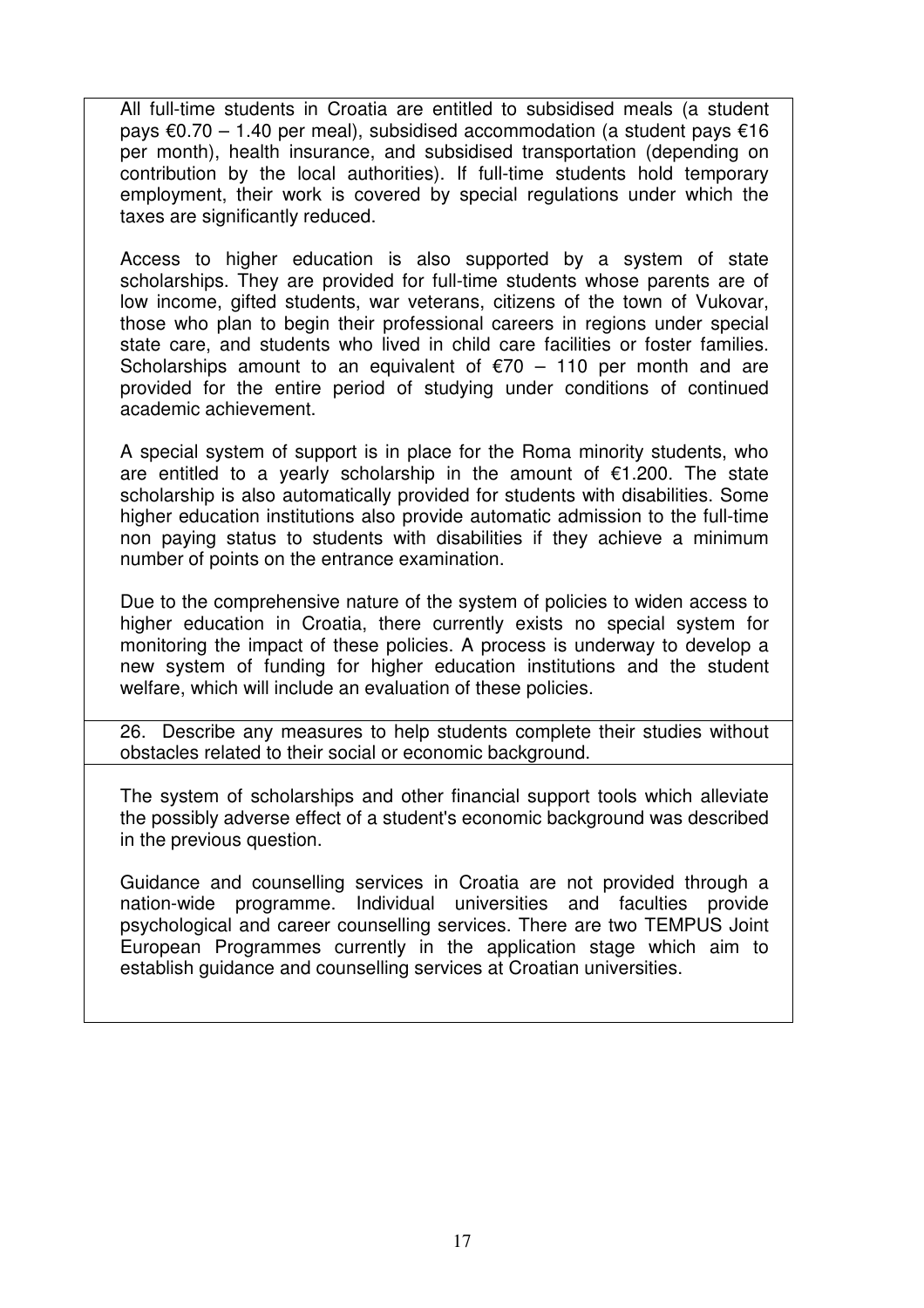## **Mobility**

27. Describe any measures being taken in your country to increase student mobility.

The introduction of ECTS has greatly increased inward mobility of students who can now more easily transfer between study programmes or between higher education institutions. In the following years this will be still further increased as more interdisciplinary programmes are introduced that are offered by several higher education institutions.

The main vehicles for student mobility are bilateral and multilateral interuniversity agreements of cooperation, and most Croatian universities have such agreements with neighbouring and central European countries. The full use of these agreements is made through the provision of scholarships by the MSES. In previous years the MSES funded a total of 4,000 months of scholarships per year for exchanges through bilateral agreements. The MSES also awards financial assistance to postgraduate and doctoral specialization abroad and more than 100 scholarships of up to €5,000 each are awarded each year. Possibilities for student exchanges are also available through programs such as Tempus JEP (Joint European Projects) and Tempus IMG (Individual Mobility Grants), Central European Exchange Programme for University Studies (CEEPUS), and programmes run by individual organizations (eg. DAAD, Chevening Scholarship Programme, Open Society Institute scholarships).

28. Are portable loans and grants available in your country? If not, describe any measures being taken to increase the portability of grants and loans.

The only type of grants provided to students in Croatia are state scholarships and scholarships provided by regional or local authorities. These scholarships are not portable and can only be used while studying in Croatia.

A comprehensive system of student loans has not been developed yet, but several commercial banks are offering loans to students under market conditions which can be used to pay for studying outside of Croatia. The MSES and the Science and Higher Education Funding Council are in the process of examining new models of student financing which will include scholarships and loans. The MSES is currently in negotiations with several commercial banks with the aim of establish a comprehensive model of loans with significantly reduced interest rates.

29. Describe any measures being taken to remove obstacles to student mobility and promote the full use of mobility programmes.

Croatia partially participates in the Erasmus Mundus program because Croatian universities have the status of "third country" universities, but they can send their students and professors to universities abroad. From the academic year 2005/2006 Croatian universities can also host students and professors from abroad. Despite the promotion of this program, only two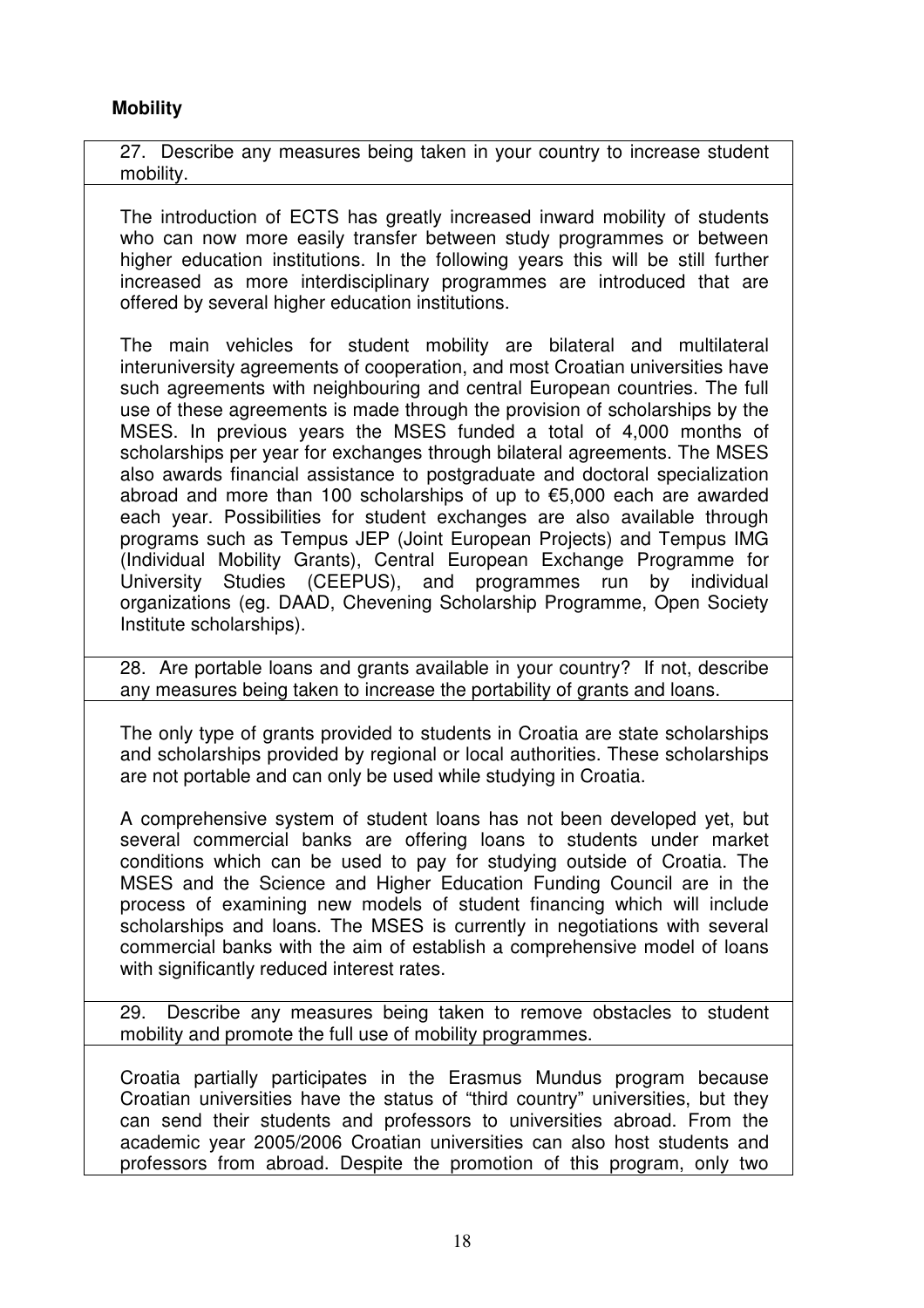Croatian students participated in Erasmus Mundus programs in the academic years 2003/2004 and 2004/2005. In 2007 a new funding and promotion structure is planned to further promote this programme.

The MSES decided that the TEMPUS programme was for the last several years a priority since it has proven an excellent instrument for the support of the higher education sector reform. At the end of 2006 the Agency for Adult Education that will be in charge of the lifelong learning policies has been established, and within it the Centre for Mobility and EU Programmes which will administer the Integrate Lifelong Learning Programme (ILLP).

One of the main obstacles for incoming students is the language barrier, since there are few programs offered in English. In that respect, the University of Zagreb organizes Croatian language courses for foreign and exchange students. Students who come within bilateral agreements are given a grant to attend such courses. In order to attract international students, higher education institutions are providing information on the courses within the new study programs restructured according to the Bologna Process that can be taught in English.

30. Describe any measures being taken in your country to increase staff mobility.

Teacher mobility is mainly regulated through bilateral institutional agreements and direct research agreements, and most Croatian universities have such agreements with neighbouring and European countries. In that respect, the ratio of outgoing to incoming professors can be roughly estimated as 2 to 1. Possibilities for teacher exchanges are also available through programs such as Tempus JEP (Joint European Projects) and Tempus IMG (Individual Mobility Grants), Central European Exchange Programme for University Studies (CEEPUS), and programmes run by individual organizations (eg. DAAD, Chevening Scholarship Programme, Open Society Institute scholarships).

31. Describe any measures being taken to remove obstacles to staff mobility and promote the full use of mobility programmes.

Croatia partially participates in the Erasmus Mundus program because Croatian universities have the status of "third country" universities, but they can send their students and professors to universities abroad. From the academic year 2005/2006 Croatian universities can also host students and professors from abroad. In 2007 a new funding and promotion structure is planned to further promote this programme.

The MSES decided that the TEMPUS programme was for the last several years a priority since it has proven an excellent instrument for the support of the higher education sector reform. Additionally, participation in TEMPUS program considerably intensified mobility of university professors, which is considered a good ground for subsequent increase in mobility within the ILLP. At the end of 2006 the Agency for Adult Education that will be in charge of the lifelong learning policies has been established, and within it the Centre for